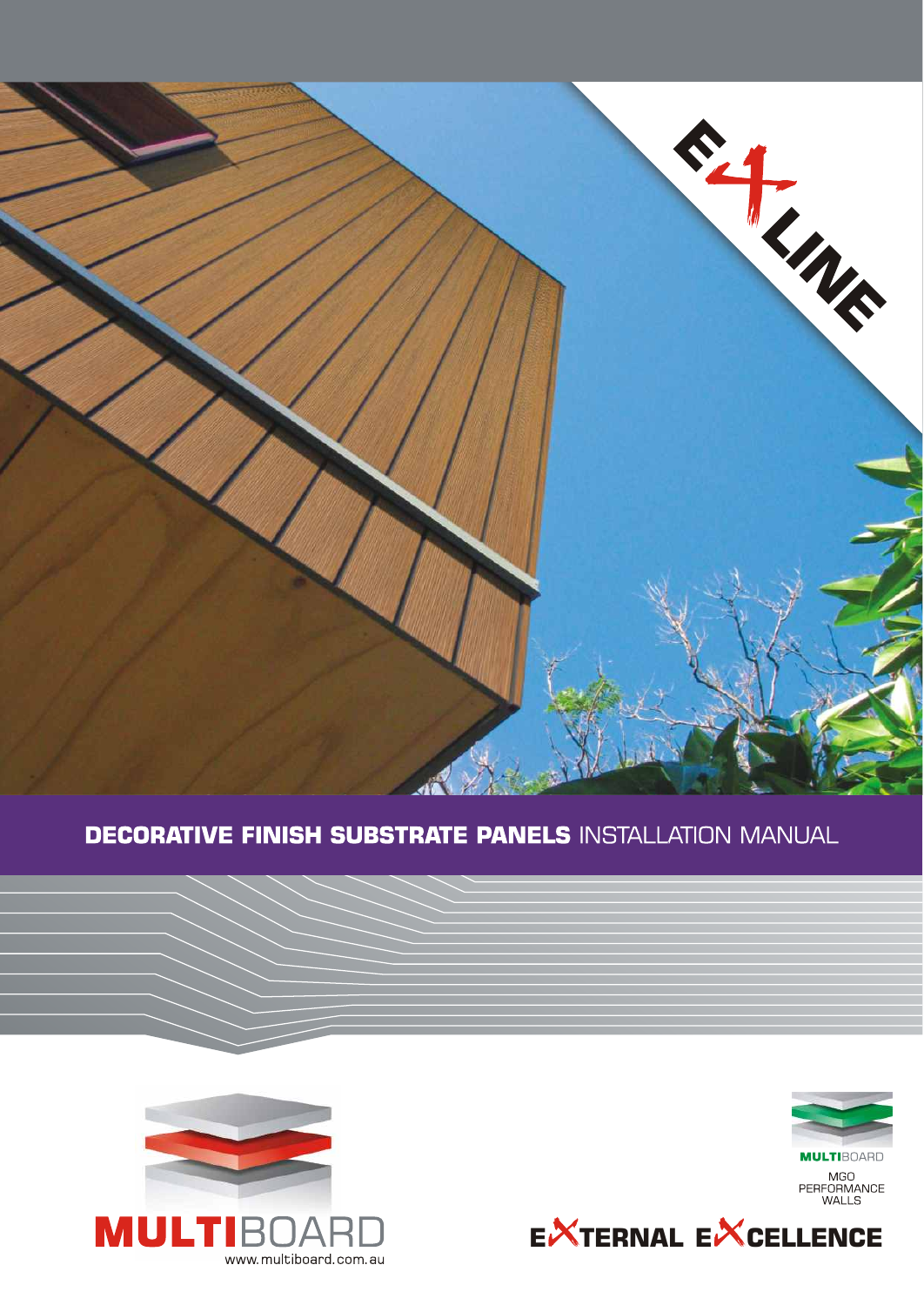



#### **PRODUCT DESCRIPTION**

**eXLine** is a versatile, glass fibre-reinforced recycled wood fibre and magnesium cement based panel designed for external cladding.

Fabricated from a combination of recycled timber materials (50%), mineral fibres and the latest fire retardant chemicals, **eXLine** can be used in a number of areas within the construction of residential and commercial buildings externally in most applications.

# **DECORATIVE FINISHES -PAINTING**

All exposed edges, including the board's front face, are to be sealed with an appropriate paint system, e.g. Haymes Paints - Multiboard, to ensure weatherproofing.

# **PRODUCT INFORMATION**

Compliance with AS2908.2 **eXLine** sheets conform to the requirements of AS/NZS2908.2: Cellulose-Cement Products Part 2: Flat Sheets.

**eXLine** products are classified Type A, Category 3, in accordance with AS2908.2 'Cellulose-Cement Products'.

#### **Mass and Dimensions**

**eXLine** is available in the following lengths:





The manufacturing tolerances for **eXLine** are as follows:

- $W$  Width  $(+/- 01.5$ mm)
- Length  $(+/- 01.5$ mm)
- $\blacksquare$  Thickness (+/- 0.25mm)

#### **Fire Resistance**

**eXLine** is classified as non-combustible and has been tested in accordance with AS1530.1.

When tested in accordance with AS1530.3, the Early Fire Hazard Indices are as follows:

| Ignitability Index        | 0       | Range 0-20 |
|---------------------------|---------|------------|
| Spread of Flame Index     | 0       | Range 0-10 |
| <b>Heat Evolved Index</b> | 0       | Range 0-10 |
| Smoke Developed Index     | $0 - 1$ | Range 0-10 |

**eXLine** was tested to AS 3837 and found to have a Group 1 classification and average specific extinction  $area > 0.1$ m2/kg.

### **MULTIBOARD PROPERTIES**

**eXLine** outperforms other building boards in many important ways including the following:



# $E^{\times}$ line installation manital

#### 100% Safe to Use



No harmful crystalline silica or asbestos is used in its composition. Tested as safe.

High acoustic performance.

### **Environmentally Friendly**

ic Requirements



50% recycled bamboo / wood fibre, 40% less embodied energy to produce than fibre cement.

# **HANDLING & STORAGE**

**eXLine** should be kept dry, and be stored in a dry and covered area.

If stored externally, **eXLine** must be stacked flat, be stacked above the ground, supported on level ground and must be protected from the weather.

Care should be taken to avoid damage to the products edges, ends and surfaces. If the product becomes wet, the product must be allowed to dry before fixing.

**eXLine** should be stacked and handled carefully to avoid damage.



*Boards should be lifted from the pallet by sliding sideways and carried on its long edges. Individual boards should be stacked and handled carefully to avoid damage.*

# **SHEET CUTTING**

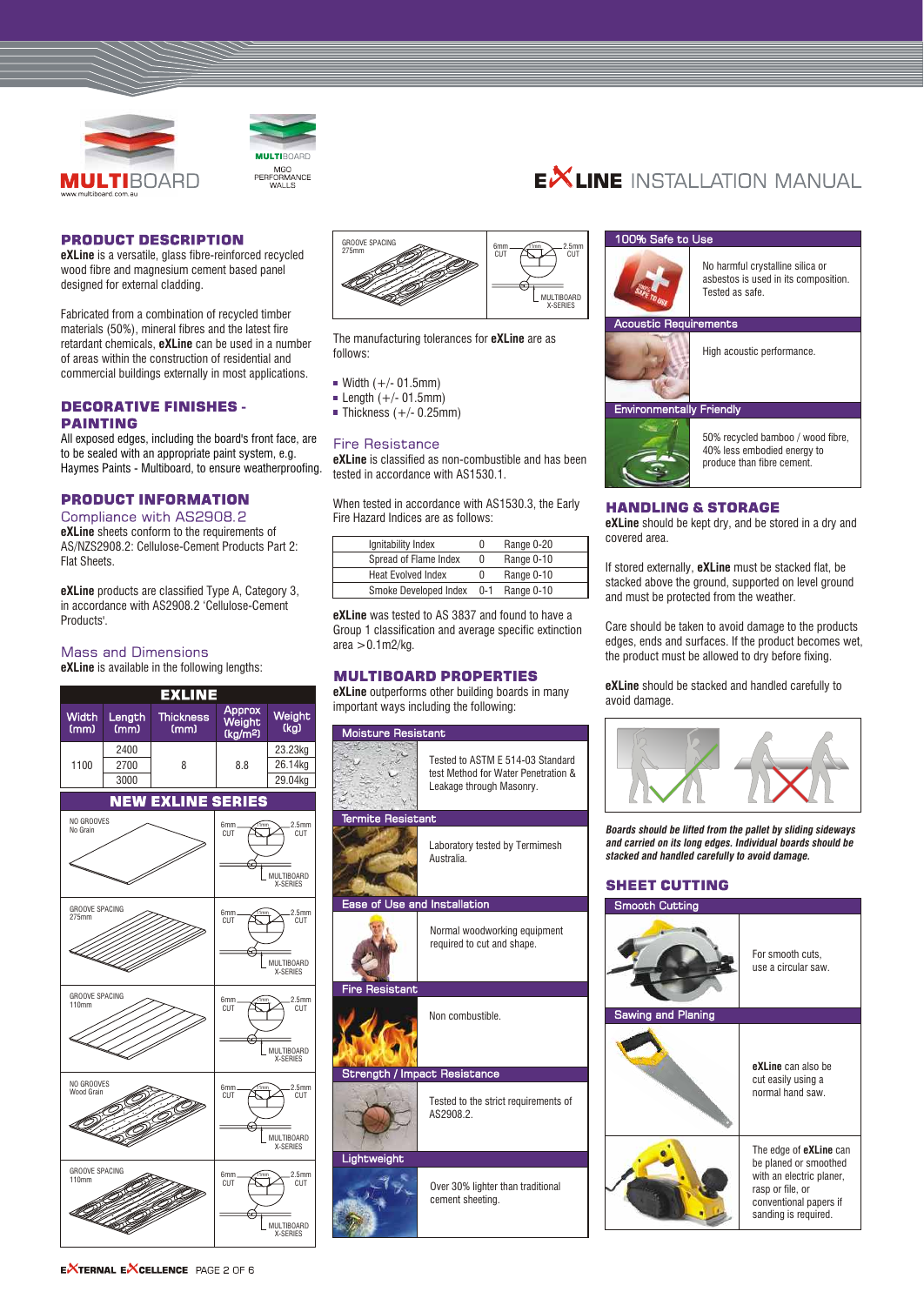

For making holes in the board, use a standard drill tip. Do not use hammer action.

#### Fixing

Direct fixing to the frame structure requires Multiboard **eXLine** products to be joined over framing studs, noggings and to be supported by the top/bottom plate.



Multiboard recommends the use of 42mm (min) seasoned treated pine timber battens or 50mm (min) light gauge steel top hats be installed which allows for the system layout to be independent of the wall frame. This installation method provides greater installation and thermal performance efficiency.

Do not place fixings closer than 15mm from sheet edges, or closer than 100mm from the **eXLine** sheet corners.

The sheet must be held firmly against the framing when fixing to ensure breakout does not occur at the back. Fixing is recommended from the centre of the sheet and work outwards, to ensure sheets are hard against the frame, to avoid drumminess.

#### **Fasteners**

When fastening **eXLine** products, we recommend timber screws STF 40-8 C4 8g or metal screws SMF 30-8 C4 8g are used.

Multiboard recommend at least Class 3 grade fasteners be used of the same gauge and length. You must countersink all screw holes and allow a clearance of 1mm over the diameter of the fasteners. When countersinking fasteners, the depth must be controlled by a gauge to restrict the head depth to no more than 1mm (approx.) below the face of the board.

Fasteners must have the appropriate level of durability for the intended use, particularly in areas subject to salt spray, such as coastal areas.

|                     | <b>Spacing Location</b>               |                | Wind Classification to AS 4055 |                |                |     |     |
|---------------------|---------------------------------------|----------------|--------------------------------|----------------|----------------|-----|-----|
| (mm)                | (mm)                                  | N <sub>1</sub> | N <sub>2</sub>                 | N <sub>3</sub> | N <sub>4</sub> | N5  | N6  |
| Fastener<br>Spacing | Within<br>1200 of<br>building<br>edae | 200            | 200                            | 200            | 200            | 200 | 200 |
|                     | Elsewhere I                           | 200            | 200                            | 200            | 200            | 200 | 200 |

|                 | Spacing Location                      |                |                | Wind Classification to AS 4055 |                |     |     |
|-----------------|---------------------------------------|----------------|----------------|--------------------------------|----------------|-----|-----|
| (mm)            | (mm)                                  | N <sub>1</sub> | N <sub>2</sub> | N <sub>3</sub>                 | N <sub>4</sub> | N5  | N6  |
| Stud<br>Spacing | Within<br>1200 of<br>building<br>edge | 600            | 600            | 600                            | 450            | 300 | 300 |
|                 | Elsewhere I                           | 600            | 600            | 600                            | 600            | 450 | 450 |

As a guide to the classification please refer to the following table:

| Environmental                                         | Appropriate       |
|-------------------------------------------------------|-------------------|
| Classification                                        | Fastener (Screw)  |
| > 400m from ocean or from<br>severe marine influence. | AS 3566 Class 3   |
| Severe marine influence and up                        | AS 3566 Class 4 - |
| to 400m from marine environment.                      | Stainless Steel.  |

Two types of stainless steel fasteners are available for use in these areas.

**Timber Fixing** self drilling STF 40-8 C4 8g **Metal Fixing** self drilling SMF 30-8 C4 8g

Fasteners must not be overdriven, as this can reduce the holding capacity of the sheet.



**SHEET LAYOUT & INSTALLATION** 

Planning the sheet layout is very important, as this minimises wastage and also the number of sheet ioints required.

## Orientation

**eXLine** sheets must be installed horizontally, vertical joints to be staggered and always commence the first sheet from a corner.

A horizontal, staggered sheet installation of **eXLine**  facilitates maximum bracing strength across the wall installation. Material wastage is minimised when the stud spacing is 600mm wide, although 450mm centres would provide a higher impact resistance.

## Joints

**eXLine** joints are butt jointed to form the set (recessed-edge) joint. No gaps are to be left between sheets. The success of any joining system is very much dependant upon the correct construction of the framing, the fixing of **eXLine** and the application of the jointing materials.

#### Sarking

Vapour permeable sarking between **XLINE** and the framing must be installed at all times. All warranties are void without the installation of sarking.

Use of reflective sarking will enhance the insulation properties of the cladding system.

All wall openings, penetrations, intersections, connections, window sills, heads and jambs must be fully flashed and waterproofed, before any **eXLine** sheets are installed.

# **FRAMING**

General

**eXLine** is suitable for use with both timber and lightweight steel framing.

Framing must be constructed to comply with the relevant building regulations and standards.

- The framing must be set to a true plane to ensure a straight finish to the wall.
- Studs must be spaced at a maximum of 600mm centres.
- Noggings must be spaced at a maximum of 1100mm centres for horizontal sheet layout (sheet widths are a maximum of 1100mm).
- **eXLine** sheet edges **MUST** be supported by studs, noggings, top/bottom plates when direct fixed to frame structure.

#### **Batten Fix Example**

**Position the batten** according to predetermined and marked spacing's and ensure that they are vertical (check this with a spirit level in all planes).



**Fix the battens** on the flat to the frame using appropriate framing nails or screws.

Always check the alignment of all framing with a long straight edge before any installation is conducted. The maximum out of alignment should not exceed 4mm over 3000mm, 3mm over 1200mm or 2mm over 600mm. This should be checked both horizontally and vertically.

Excessive misaligned framing may contribute to an uneven surface after the coating has been applied. Multiboard will not be held responsible for this should it occur.

*Please note: fixing to uneven surfaces or water saturated framing will void any warranty.* 

# **Timber Framing**

Timber framing must comply with AS1684.2 and 3: 1999 Residential Timber - Framed Construction.

**eXLine** cannot be fixed to wet framing. Kiln dried timber/seasoned timber must be used. If sheets are fixed to wet framing, it is likely that problems will occur at a later date due to excessive timber shrinkage. Please note all warranties will be void if this is the case.

The timber framing thickness at the sheet joints must be a minimum of 42mm. A double stud at the sheet joint must be provided, if the timber framing is less than 42mm.

#### **SHEET INSTALLATION**



**Figure 1** - Apply Clad Seal Foam Tape at Joint Locations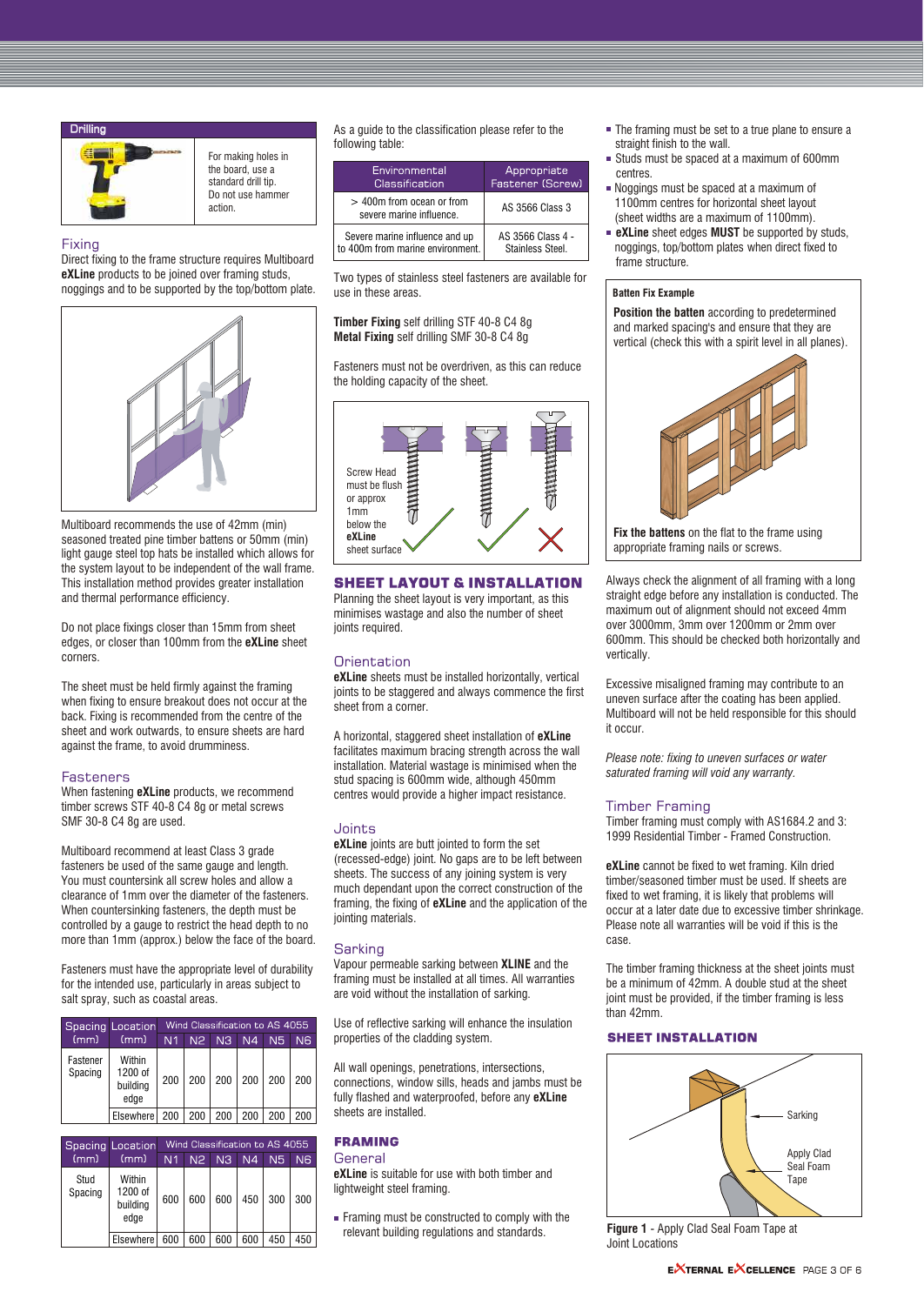

**Figure 2** - Sheet Edge Location



**Figure 3** - First Sheet Installation



**Figure 4** - Joint Sealant Application



**Figure 5 -** Installation of Next Exline Sheet



**Figure 6** - Adjacent Sheet Fixing Detail



**Figure 7** - Slab and Eave Detail



**Figure 8** - External Sealant Fill Corner Detail



**Figure 9** - Window Trim Details







**Figure 11** - Vertical Butt Joint Detail



**Figure 12** - Lower Floor Junction Detail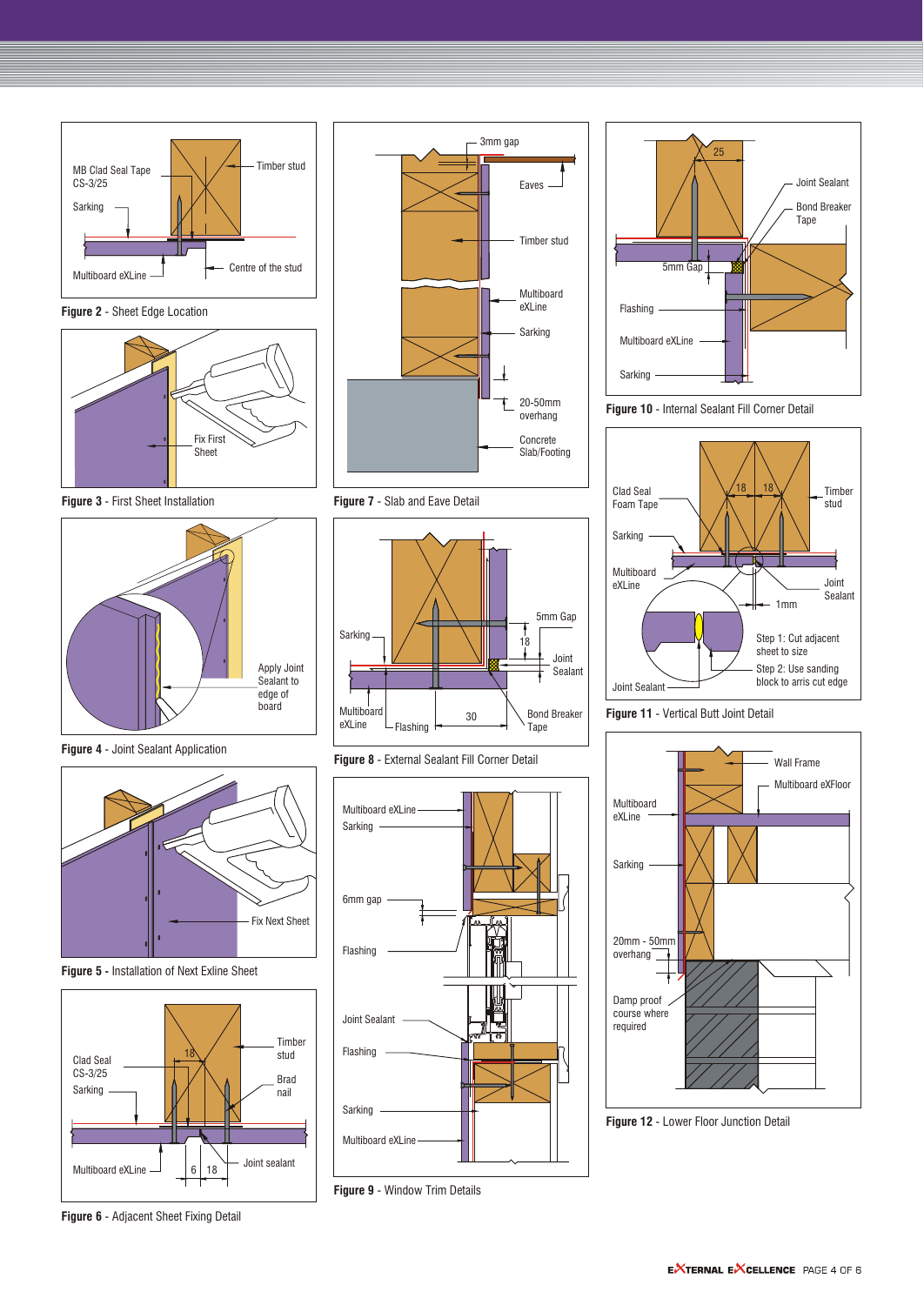

**Figure 13** - Upper Floor Junction Detail

The **eXLine** board must not continue over a floor junction or where movement will occur. Join Aluminium Horizontal H flashings on intermediate studs and not off stud or behind board joins.



**Figure 14** - Horizontal Junction Detail - Option 1

# **Steel Framing**

Metal framing must comply with AS3623 - 1993 Domestic Steel Framing.

**eXLine** can be fixed directly to lightweight metal framing, of thickness between 0.5mm and 1.6mm (BMT).

Minimum flange width at the joints must be 35mm, to provide adequate support for the fixing of the sheet edges. A double stud at the sheet joint must be provided if the steel framing is less than 35mm.

**eXLine** sheets **must not** be fixed directly to drawn steel or hot-rolled steel sections. If Multiboard is to be installed on these members, then either 42mm (min) wide timber battens must be used or 50mm (min) wide light-gauge metal top-hats must be used.

**SHEET INSTALLATION** 



**Figure 15** - Adjacent Sheet Fixing Detail

Once the next board has been fixed check for joint for gaps and fill.



**Figure 16** - Window Trim Details



**Figure 17** - External Sealant Fill Corner Detail







**Figure 19** - Internal Aluminium Corner Detail



**Figure 20** - Internal Sealant Fill Corner Detail



**Figure 21** - Horizontal Junction Detail - Option 1